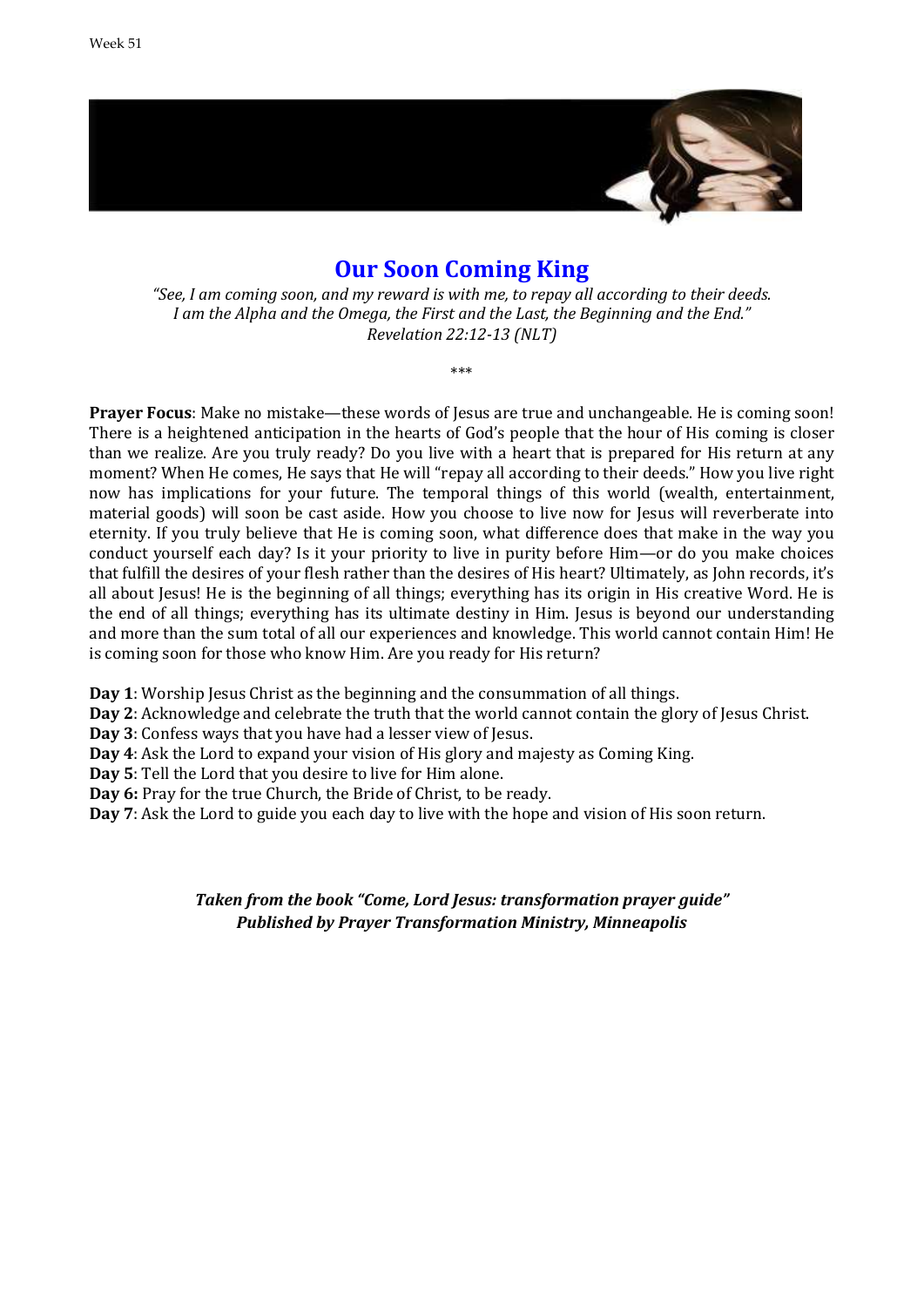# **Jesus Christ as Our Coming King**

 $\boldsymbol{K}$  ing Jesus is coming back! As the disciples watched the Lord Jesus ascend into heaven, they were confronted by two angels. Luke records it this way:

*They were looking intently up into the sky as he was going, when suddenly two men dressed in white stood beside them. "Men of Galilee," they said, "why do you stand here looking into the sky? This same Jesus, who has been taken from you into heaven, will come back in the same way you have seen him go into heaven*" (Acts 1:10-11, NIV).

The return of the Lord Jesus Christ is the Church's blessed hope. From the time of the disciples until today, we look and long for the return of our King Jesus. This time He will not come as the Gentle Shepherd. He will come as the Sovereign King over all creation.

What a wonderful cause for hope and rejoicing! For those who know and love the Lord Jesus Christ. there can be no greater fulfillment of their faith than when they see their Savior face to face. He is the ultimate object of our faith, and we long for that day when our "faith will be sight." Every true believer has a heart filled with the longing and expectation of seeing Jesus in all His glory. His return as Coming King will be the completion of His role as our Savior, Sanctifier, and Healer.

The return of Jesus is a time of hope and expectation for those who belong to Him. But it should also be a challenge to sober reflection and self-examination. The return of the Lord Jesus Christ is to be a motivation for holy living in this world. Every believer should desire to live a life pleasing to the Lord and worthy of the Lord's commendation of "well done, good and faithful servant" (Mathew 25:21, 23). When He comes as King, He will come in truth and power. He will fulfill His promises as the ultimate answer to the needs of this sinful world.

As believers, our lives should be lived in the light of our "blessed hope" of His return. From the time that He ascended to the Father, until this very day, the joyful expectation and cry of the Bride of Christ has been a prayer in concert with the Holy Spirit, as expressed in Revelation 22:20: *Come, Lord Jesus!*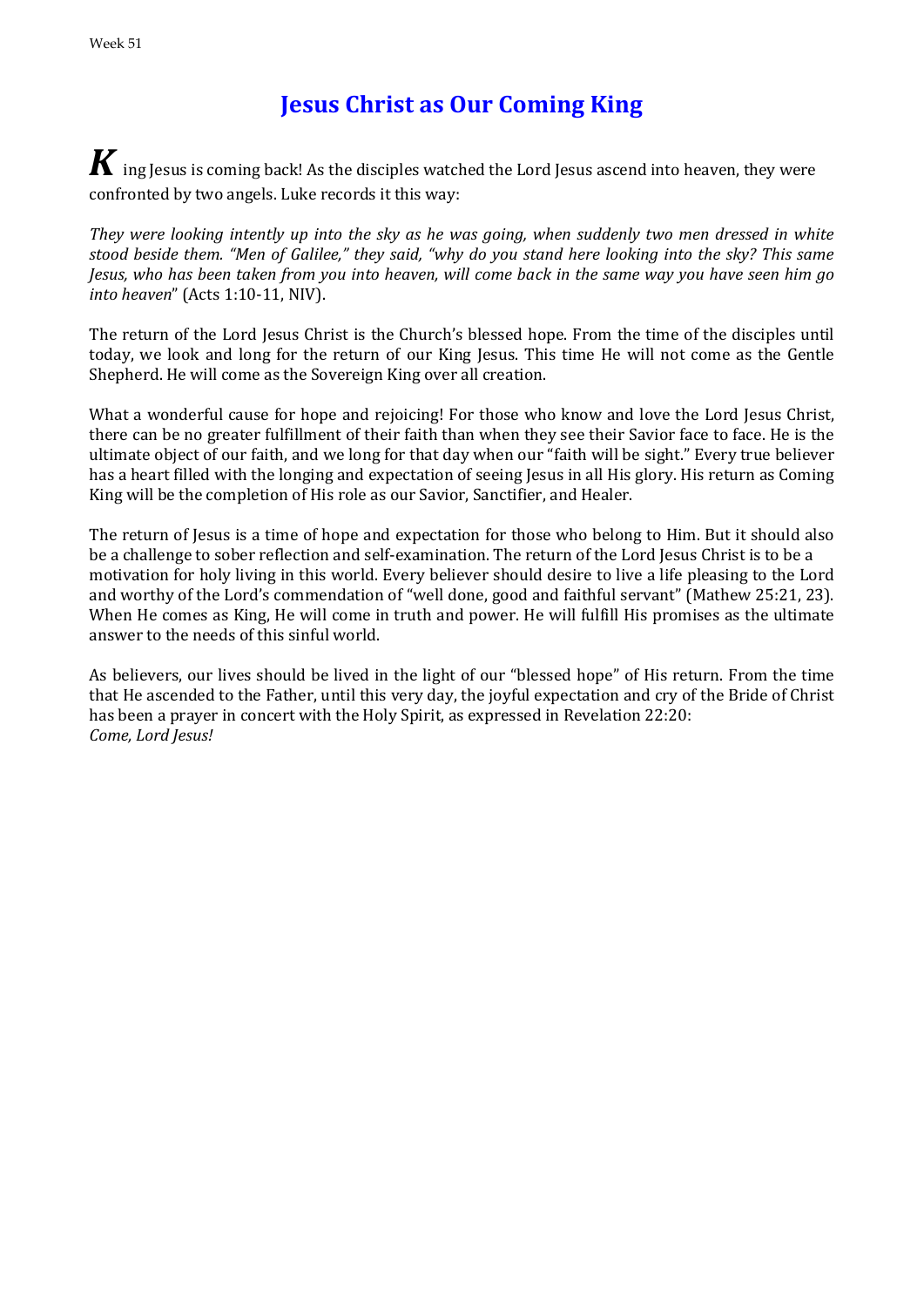# **Transformation: Jesus in Our Midst**

**A** s we pray about transformation; we need a common definition of what a truly transformed community might look like:

### **A transformed community is:**

- A neighbourhood, city, or nation whose values and institutions have been overrun by the grace and presence of God.
- A place where divine fire has not merely been summoned, but has fallen.
- A society in which natural change has been disrupted by invasive supernatural power.
- A culture that has been impacted comprehensively and undeniably by the Kingdom of God.
- A location where Kingdom values are celebrated publicly and passed on to future generations.

### **Community transformation is indicated when:**

- Political leaders publicly acknowledge their sin and dependence on God. (2 Kings 11:17-18; 23:1-3; Jonah 3:6-9)
- New laws, curricula, and business practices are put into effect. (2 Chronicles 19:4-10; Nehemiah 10:31)
- The natural environment is restored to its original life-nurturing state. (Leviticus 26:4-5; 2 Chronicles 7:14; Ezekiel 34:27-31)
- Economic conditions improve and lead to a discernible lessening of poverty. (2 Chronicles 17:3-5; Psalm 144:13-14; Isaiah 60:5-7; Amos 9:13)
- There is a marked change in social entertainment and vices as Kingdom values are integrated into the rhythm of daily life.
	- (Ezra 10:1-4; Nehemiah 8:10, 16-17; Acts 19:17-20)
- Crime and corruption diminish throughout the community. (2 Kings 12:13-15; Nehemiah 5:6-12; Isaiah 60:17-18)
- Volunteerism increases as Christians recognize their responsibility to heal and undergird the community. (Isaiah 58:10-12; 61:1-4)
- Restored hope and joy leads to a decline in divorce, bankruptcy, and suicide. (Nehemiah 12:27-28, 43; Isaiah 54:11-14; 61:3-7; Jeremiah 30:17-19; 31:11-13; Hosea 2:15)
- The spiritual nature of the growing socio-political renewal becomes a hot topic in secular media. (2 Chronicles 20:29; Nehemiah 6:16; Isaiah 55:5; Ezekiel 36:36; Acts 19:17).
- Overwhelmed by the goodness of God, grateful Christians take the embers of revival into surrounding communities and nations. (2 Chronicles 17:9; Isaiah 61:6; Acts 11:20-26).

*(Source: The Sentinel Group)*